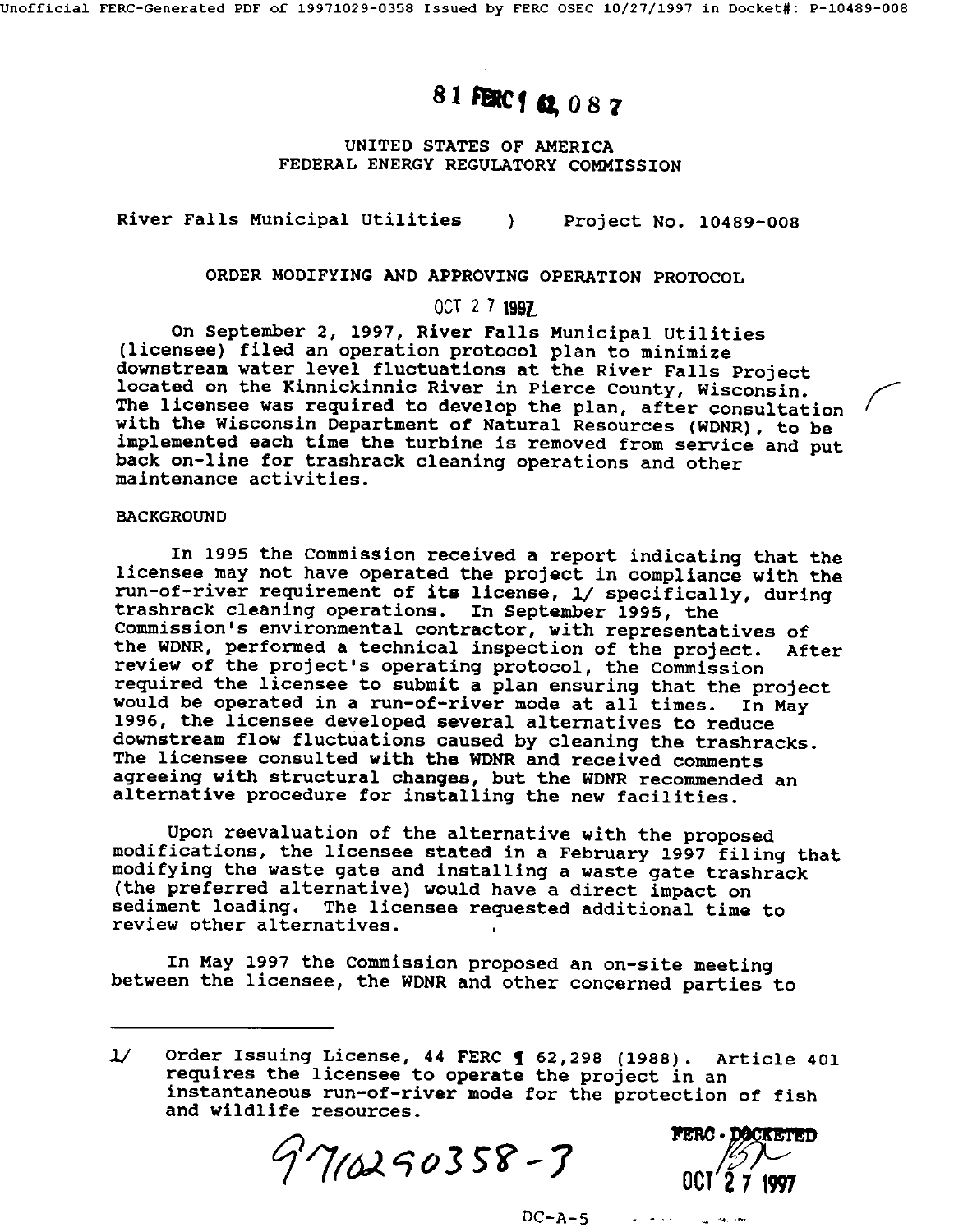Project No. 10489-008 2

review project operations and discuss operational changes or modifications that would ensure compliance with article 401. The meeting was held on June 30, 1997 and was attended by representatives from the licensee, WDNR, Kinnickinnic River Land Trust and Trout Unlimited.

#### THE LICENSEE'S PROPOSED PLAN

In order to minimize downstream flow fluctuations, the licensee proposed to implement ramping procedures. The licensee stated that the gate would be ramped (in either direction) at 5 KW (3 cfs) increments. After cleaning the trashracks, the licensee proposed to place the unit on line at minimum output under all flow conditions and ramp up in 5 KW increments. Based on inflow, the time allotted for upramping or downramping is estimated to be 1-4 hours during high flow conditions and 10-24 hours during low flow conditions.

The licensee also proposed to reduce the number of times the trash racks are cleaned and to clean them only when the debris causes a reduction in generator output. The licensee proposed a weekly schedule and added that different flow conditions and seasons will effect the number of times the trashracks are<br>cleaned. The licensee further proposed to operate the proj The licensee further proposed to operate the project with the reservoir level above the crest of the dam during the fall months when trashrack cleaning is needed more frequently, thereby passing floating leaves downstream. Additionally, the licensee proposed to shut down the unit when the leaf liter is extremely heavy and not to resume operation until it subsides.

Lastly, the licensee proposed to purchase continuous water level gaging and communications equipment to improve monitoring and recording of project operations. Upon receipt of the equipment, the licensee proposed to install it by the end of September 1997.

#### RESOURCE AGENCY COMMENTS

At the June 30 meeting, the licensee agreed to consult with the WDNR and develop a ramping plan. The licensee also agreed to a testing period and to make the data available for review. In July 1997, the licensee submitted a draft operating plan to the WDNR. The plan also included installation of gaging equipment. on August 8 the licensee and WDNR met to discuss the operating protocol and gaging plan. Based on discussions at the August 8 meeting, the licensee revised the draft plan. By letter dated August 15, 1997, the WDNR stated that they had no objections to the revised operating plan including the trash rack cleaning protocol and the increased level of the reservoir to pass leaves downstream, provided the reservoir level stays within the operating range.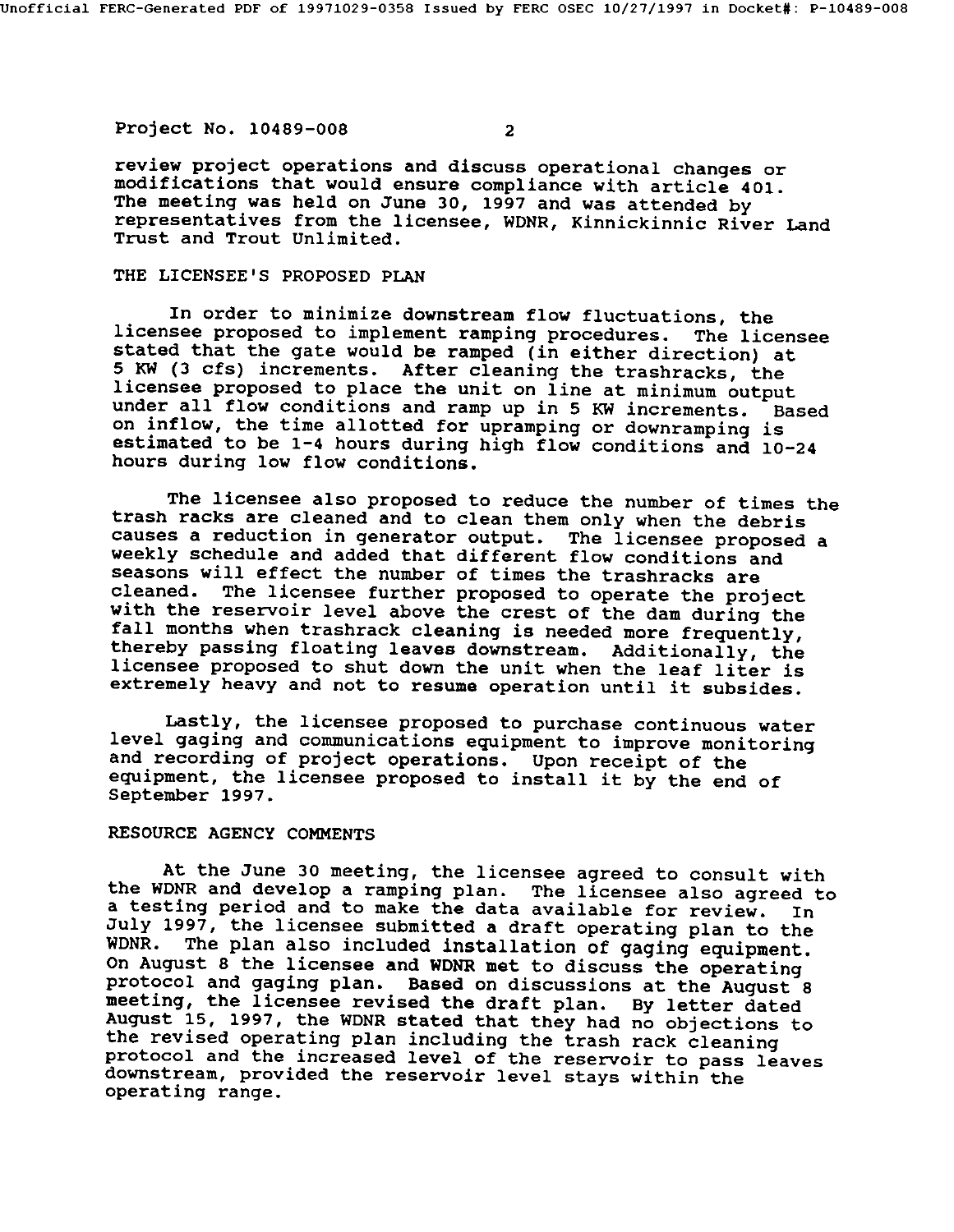Project No. 10489-008 3

The WDNR recommended that the operating protocol be implemented for a one-year trial period through October I, 1998. The WDNR suggested a monitoring frequency and schedule for submitting specific data. The WDNR also recommended meeting with the licensee quarterly to evaluate the performance of the operating protocol and any changes needed.

The WDNR stated that the temporary, U.S. Geological Survey (USGS) streamflow gaging station, located below the project, is due to be removed around November I, 1997. The WDNR added, there would be approximately 40 days of overlapping gaging data (between the licensee's and the USGS's provided the licensee installed the equipment on the schedule proposed) for comparison and calibration. The WDNR stated that if the gaging data is inconclusive (in terms of verifying compliance) alternative gaging strategies may be needed.

Lastly, the WDNR recommended that, following the one-year trial, the licensee should draft a report describing the results of the testing period. The WDNR suggested that they and other interested parties be provided the opportunity to review and comment on it, and file a final report with the Commission.

## DISCUSSION

At the June 30 meeting, the parties reviewed the specific concerns of each group and discussed various alternatives for ensuring compliance with the license requirements. An agreement, in principle, was reached concerning modifications in project<br>operations. The licensee's proposed operating plan is in The licensee's proposed operating plan is in fulfillment of that agreement.

The WDNR's recommendation for a trial period to assess the effectiveness of the new operating protocol and equipment appears reasonable and should be beneficial to improving project operations. If any of the quarterly meetings result in a substantial change to the approved operating protocol, the licensee should file a report, along with WDNR comments, concerning the proposed modification(s). Otherwise, a final report, filed with the Commission by December 31, 1998, with comment letters and any recommendations regarding the project's performance over the test period, would be sufficient to review the results of the new operating protocol.

The licensee's proposal incorporated the WDNR's comments and recommendations and should ensure compliance with article 401. The licensee's proposed operating protocol and installation of the monitoring equipment, as modified above, should minimize downstream flow fluctuations and should be approved.